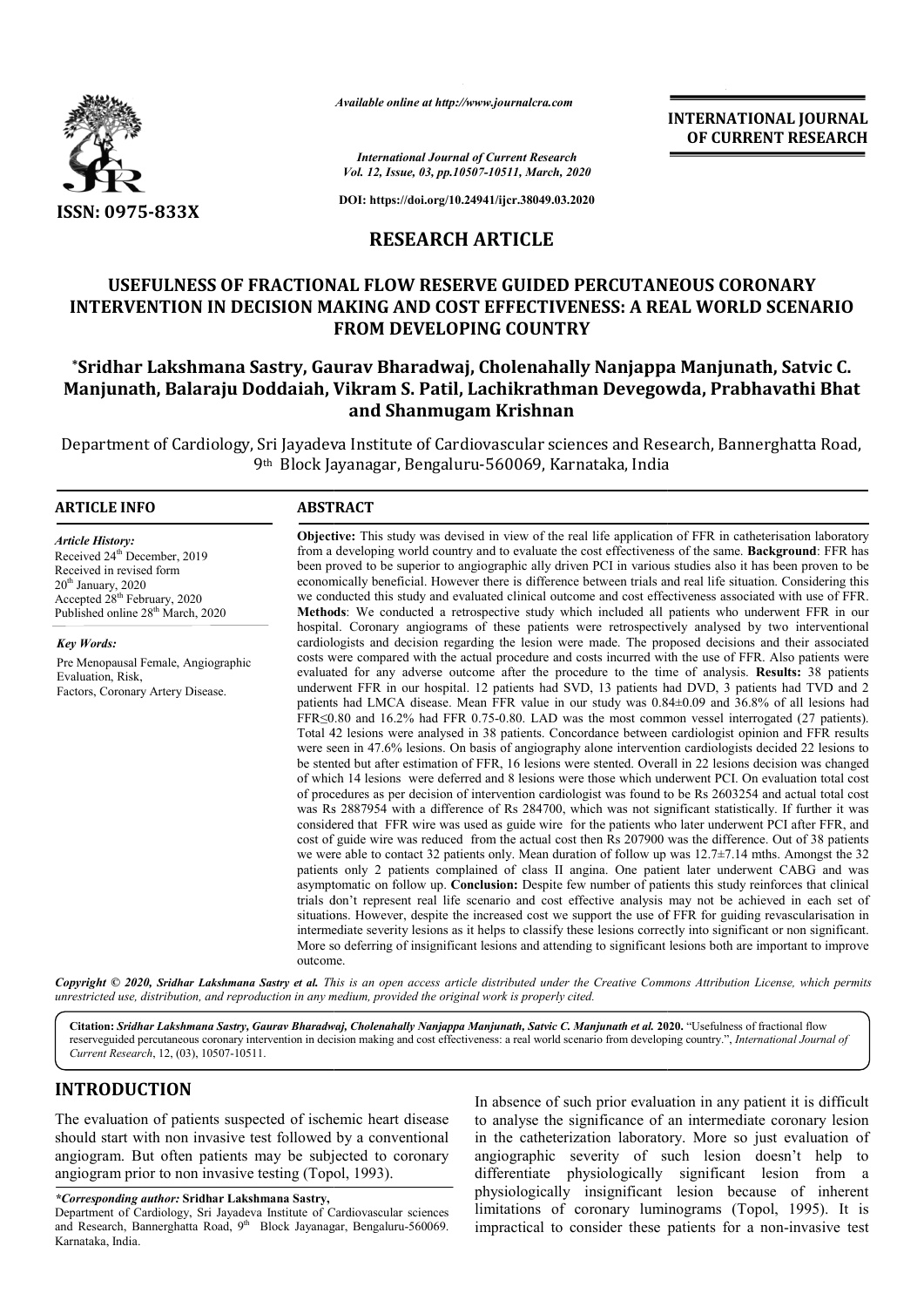after detection of intermediate coronary lesion in coronary angiography. In this situation evaluation of FFR has been proved to be useful in assessing functional significance of lesion in catheterisation laboratory across all spectrums of presentation and in single or multivessel disease (Chamuleau, 2002; De Bruyne, 2000; De Bruyne, 2001; Leesar, 2003; Jan Willem Bech, 2001).An FFR value of 0.80 or less identifies ischemia-causing coronary stenoses with an accuracy of >90% (De Bruyne, 2001; Pijl, 1996; Pijls, 1995). Assessment of any lesion whether it is physiologically significant is very important because presence of myocardial ischemia is an important risk factor for an adverse clinical outcome (Beller, 2000; Shaw, 2004; Shaw, 2008) and revascularization of stenotic coronary lesions that induce ischemia can improve a patient's functional status and outcome (Shaw, 2008; Davies, 1997; Erne, 2007). On the contrary PCI of physiologically insignificant lesions is not evidence based and also unnecessarily expensive and might even be harmful because the risk of periprocedural myocardial infarction or subacute stent thrombosis is not negligible, even with drugeluting stents (Windecker, 2005; Kastrati, 2005). However despite of advantages, iFFR is still not common in developing countries considering the cost involved. However FAME trial showed a cost effective analysis of FFR but this was due to randomisation of all patients in angiographic group to undergo PCI with DES which tipped cost analysis heavily in favour of FFR guided PCI. In real life scenario this is not the case and interventional cardiologist look to FFR in cases of lesions of undetermined significance (Stephen, 2011). Considering this we devised a retrospective study involving patients who underwent FFR in our institute.

#### **MATERIALS AND METHODS**

**Study patients:** This study was a retrospective study which included patients from July 2010 to March 2013 at Sri Jayadeva Institution of Cardiovascular sciences and research Hospital, Bangalore, India. All patients who underwent fractional flow reserve estimation during this period were evaluated.

**Study design:** Coronary angiograms of all the patients who had undergone FFR evaluation were retrospectively analysed by two interventional cardiologists who were blinded to the results of FFR. After discussion and mutual consensus, decision regarding the lesions was taken amongst the reviewing cardiologist. They classified lesions into two groups: one which they decided to treat medically and the other in which they decided to do PCI. The decisions and the cost analysis were then compared with the outcome of FFR and actual intervention done with the patient. Finally all patients were contacted personally/on telephone and asked regarding any event, hospitalisation, revascularisation and death.

**Pressure Measurements and calculation of FFR:** At the time of catheterization, 6/7 French coronary diagnostic/guiding catheters were used. A 0.014 inch sensor-tipped PCI guide wire (Pressure wire, Radi Medical, Uppsala, Sweden) was introduced. The wire was set at zero, calibrated, advanced through the catheter, introduced into the coronary artery, and positioned distal to the stenosis (Beller, 2000; Pijls, 1993; De Bruyne, 1994; De Bruyne, 1995; Emanuelsson, 1991; Lamm, 1993; Serruys, 1993). Adenosine was administered to induced maximum hyperemia, either intravenously (140µg/kg/min. When steady-state hyperemia was achieved, FFR was calculated as the ratio of the mean distal intracoronary pressure

measured by the wire to the mean aortic pressure measured by the guiding catheter (Pijls, 1993; De Bruyne, 1994). If the FFR was ≥.0.80, revascularization was deferred. If the FFR was <0.80, myocardial revascularization was done.

**Statistical analysis:** Continuous variables were expressed as mean± SD, and categorical variables as counts and percentage. Unpaired Student's t test was used for continuous variables to calculate p value.

# **RESULTS**

38 patients underwent FFR in the specified period in our institute. Amongst these patients 15 patients had history of myocardial infarction, 9 patients presented with effort angina and 8 patients presented with unstable angina. Amongst remaining 6 patients, 4patients had TMT positive during routine evaluation while 1 patient presented due to peripheral vascular disease and incidentally detected to have co-existing coronary artery disease, and 1 patient presented with fatigability symptoms which were thought to be angina equivalent. Out of all patients 5 had initially undergone PCI and 1 had undergone CABG. Out of all 18(47.3%) patients had diabetes, 19(50%) had hypertension and 17(44.7%) were smokers. Serum lipid levels were available in 13 patients only of which 12 patients had low HDL and only 3 had raised LDL. In the patient population 19 patients had had no angina, 17 had class II angina and 2 patients had class III angina. Demographic profile of patients is shown in table 1. Of the whole group of patients only 9 patients underwent non invasive evaluation of which 6 patients underwent TMT, 3 patients underwent MPI and one patient underwent CT coronary angiogram prior to procedure. Echo reports were available in 31 patients.17 patients had LVEF>60%, 11 patients had LVEF=45-60% and 3 patients had LVEF=30- 45%.

**Angiographic and FFR comparison:** Considering >70% stenosis as significant, 12 patients had SVD, 13 patients had DVD, 3 patients had TVD and 2 patients had LMCA disease, both of them had DVD along with it. Mean FFR value in our study was 0.84±0.09 and 36.8% of all lesions had FFR≤0.80 and 16.2% had FFR 0.75-0.80. LAD was the most common vessel interrogated (27 patients) that to proximal LAD (17 patients), LCX was the target vessel in 5 patients and OM in 2 patients, while RCA was interrogated in 6 patients. Total 42 lesions were analysed in 38 patients. Concordance between cardiologist opinion and FFR results were seen in 47.6% lesions. On basis of angiography alone intervention cardiologist decided 22 lesions to be stented but after estimation of FFR, 16 lesions were stented. Overall in 22 lesions decision was changed of which 14 lesions were lesion which were deferred and 8 lesions were those which underwent PCI. Sensitivity, specificity, positive predictive value and negative predictive value of interventional cardiologists were 50%(8/16), 42.3%(11/26), 42.1%(8/19) and 57.8%(11/19) respectively. Amongst the patient who underwent PCI, 15 patients received DES while 3 received BMS

**Cost difference between the approaches:** Economic evaluation was also done. Cost was estimated as per the initial decision of cardiologists and it was compared with the actual cost incurred. Estimate was done with reference to rates at the time of analysis. Choice of stent was decided by the intervention cardiologists considering the coronary angiogram and clinical scenario.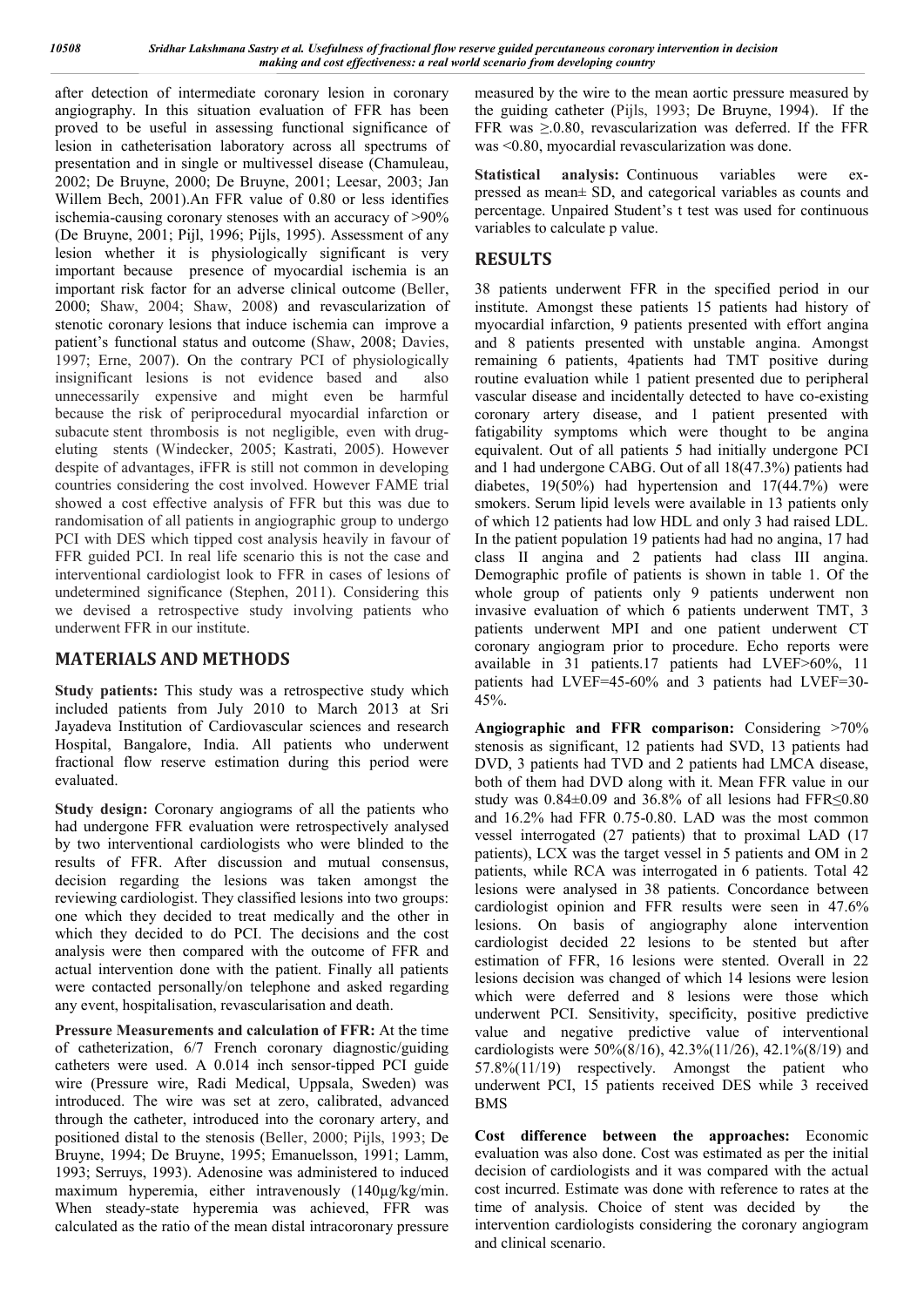

On evaluation total cost of procedures as per decision of intervention cardiologist was found to be Rs 2603254 and actual total cost was Rs 2887954 with a difference of Rs 284700, which was not significant statistically.

**Medications at time of discharge:** 36 patients were discharged on dual antiplatelet while 2 patients were on single antiplatelet. Out of 38, 33 patients were receiving betablockers, 28 patients were receiving. ACE inhibitor while 7 were receiving ARBs. All patients were receiving statins. 10 patients were discharged on nitrates while 2 patients were on additional one anti-anginal and 5 patients were on additional two anti-anginals. 3 patients were receiving CCBs.

**Follow up outcomes:** Out of 38 patients we were able to contact 32 patients only. Mean duration of follow up was  $12.7\pm7.14$  mths with a minimum follow up of 3months and maximum of 26 months. Amongst the 32 patients only2 patients complained of class II angina. One patient had persistent class III angina after the procedure and was admitted for unstable angina later. He later underwent CABG and was asymptomatic on follow up. That patient had TVD on baseline evaluation and FFR was done in LAD which was insignificant while in other two vessels visually disease was insignificant.. Among the symptomatic patient with class II angina, one had undergone PCI to LAD after FFR was found to be significant while in other patient lesions was found to have insignificant and she had insignificant disease in two other vessels at initial evaluation.

#### **DISCUSSION**

In this retrospective analysis of 38 patients we found that concordance of severity assessed by angiography and FFR is about 48% which means that>50% intermediate lesions would be classified wrong using only angiography. Sensitivity, specificity and predictive values were also low. These were different and lower than other studies, one reason can be few number of patients in our study, which means missing 1 lesion will change parameters by 2.3% while in other study missing would change values by 1.2% (Joshua, 2002).

Also these values depend on the experience of cardiologist with experience of  $>10$  yrs concordance is as high as 63%. In our study mean value of FFR was 0.84±0.09 indicating that majority were physiologically insignificant lesions. We took a cut off of 0.80 in our study. In our routine strategy, the choice of a threshold 0.80 aimed to give priority to the exclusion of ischaemia, at the risk of reduced specificity. We used FFR in LMCA disease also in which studies have shown good ability of FFR to predict outcome (Bech, 2001; Jasti, 2004). Regarding cost analysis, FFR was slightly costlier affair in our study but the difference was not statistically significant. Besides cost other outcome are definitely improved by using FFR for intermediate lesions as proven (Pijls, 1996). The cost benefit of FFR as shown in prospective trial (Nico, 2010) may be due to enrolling strategy of trial itself.

In all trials comparing angiography guided group with FFR guided group, only those patients are included in angiographic guided PCI arm which undergo stenting for intermediate severity lesions while in real life scenario coronary angiography alone also excludes many intermediate lesions. Non inclusion of such patients tips the cost balance in favour of FFR guided strategy. The cost analysis will be in favour of FFR, if more and more lesions are considered significant on angiography and they turn out to be non significant on FFR, in a given set of intermediate lesions. This may be the reason for variation of difference in cost in our study and study by Stephen *et al*. (2011).

They have shown that the hemodynamic significance of intermediate lesions was underestimated by cardiologists, resulting in a net under treatment when guided by the angiogram alone which would lead to less number of stents in angiography guided revascularisation group (Stephen *et al*., 2011). However angiography only strategy would have missed lesion which were significant and should have been attended, but cost analysis in such scenario come in favour of angiographic driven group. We had a follow up of 32 patients from duration 3-26 months, which revealed low adverse events on follow up. This was in accordance of other studies (Jan Willem Bech, 2001; Nattawut Wongpraparut, 2005) However our study had few patients so adverse events were also low.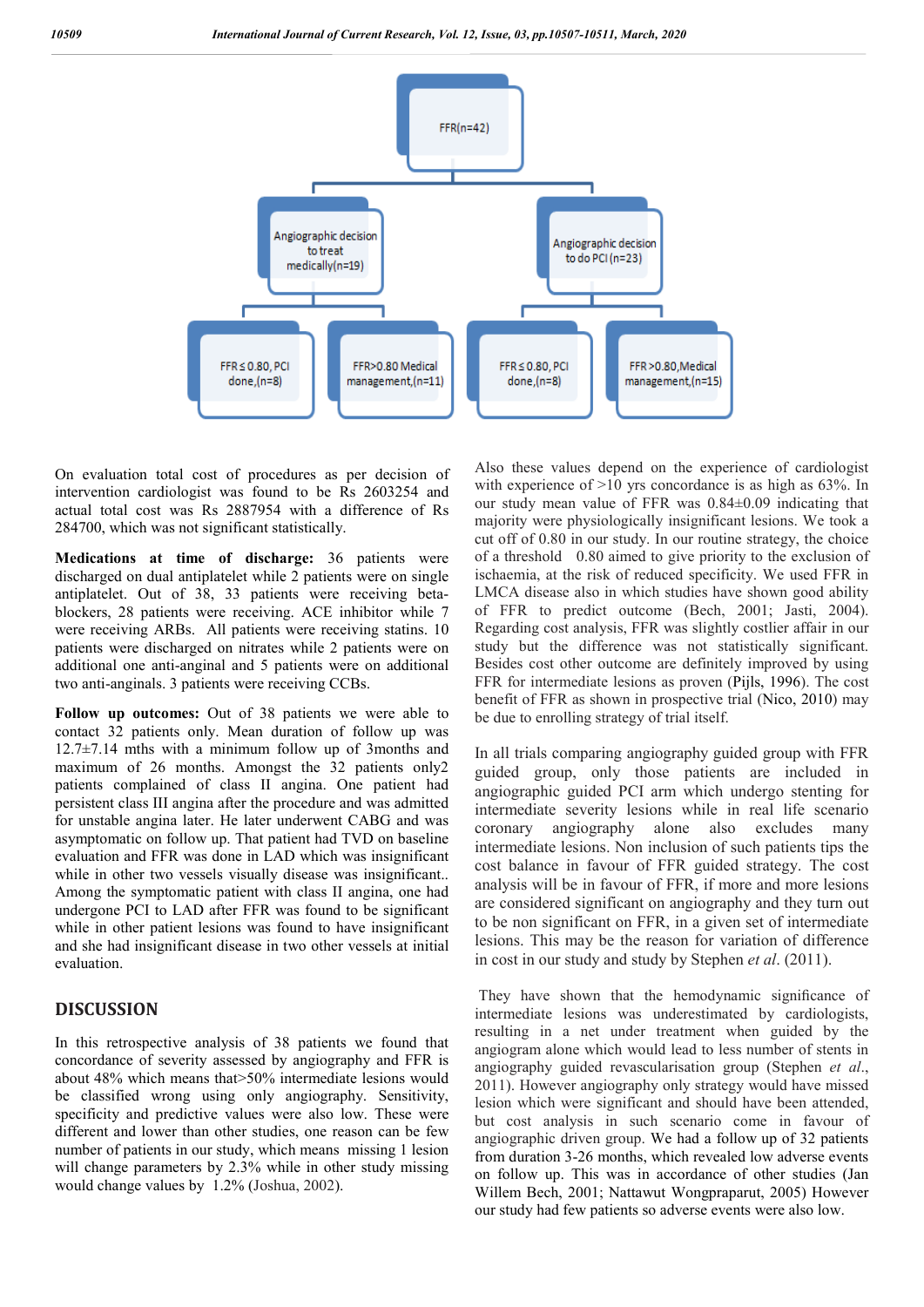#### **Table 1. Baseline characteristics of study patients**

|                            |        | Patients(n=38) |
|----------------------------|--------|----------------|
| Age                        |        | 59.37±10.8     |
| Male                       |        | 33(86.8%)      |
| Risk factors               |        |                |
| <b>Diabetes</b>            |        | 18(47.3%)      |
| Hypertension               |        | $19(50\%)$     |
| Smoking                    |        | 17(44.7%)      |
| Past history               |        |                |
| PCI                        |        | 5(13%)         |
| CABG                       |        | $1(2.6\%)$     |
| Angina                     |        |                |
| Ι                          |        | $\theta$       |
| H                          |        | 17(44.7%)      |
| Ш                          |        | $2(5.2\%)$     |
| IV                         |        | 0              |
| Non-invasive evaluation    |        | $9(23.6\%)$    |
| Stable angina              |        | $9(23.6\%)$    |
| Unstable angina            |        | 8(21%)         |
| Post myocardial infarction |        | 15(39.4%)      |
| Other indications          |        | 6(15.7%)       |
| LVEF <sup>n</sup>          |        |                |
| $>60\%$                    |        | 17(44.7%)      |
| 45-60%                     |        | 11(28.9%)      |
| 30-45%                     |        | $3(7.8\%)$     |
| Medications at discharge   |        |                |
| Antiplatelet               | Single | $2(5.2\%)$     |
|                            | Double | 36(94.7%)      |
| Beta blocker               |        | 33(86.8%)      |
| <b>ACE</b> Inhibitors      |        | 28(73.6%)      |
| ARB                        |        | $7(18.4\%)$    |
| <b>Statins</b>             |        | 38(100%)       |
| <b>Nitrates</b>            |        | $10(26.3\%)$   |
| Additional antianginal     | One    | $2(5.2\%)$     |
|                            | Two    | $5(13.1\%)$    |
| CCB                        |        | $3(7.8\%)$     |

ⁿEcho reports were available in 31 patients only.

**Table 2.**

| Vessels involved <sup>n</sup> |              |
|-------------------------------|--------------|
| Single                        | 12(31.5%)    |
| Double                        | 13(34.2%)    |
| Triple                        | $3(7.8\%)$   |
| <b>LMCA</b>                   | $2(5.2\%)$   |
| No of lesions analysed        | 42           |
| Lesion site                   |              |
| <b>LMCA</b>                   | 2(4.7%)      |
| LAD                           | 27(64.2%)    |
| LCX                           | $5(11.9\%)$  |
| <b>RCA</b>                    | $6(14.2\%)$  |
| OМ                            | $2(4.7\%)$   |
| FFR>0.80                      | 27(64.2%)    |
| FFR<0.80                      | $15(39.4\%)$ |
| DES used                      | 15           |
| <b>BMS</b> used               | 3            |
| Treatment strategy            |              |
| Same as angiography           | 20           |
| Changed to medical            | 14           |
| Changed to PCI                | 8            |

<sup>n</sup>>70% lesion was considered as significant stenosis.

Besides one more important thing was majority of patients were discharged on recommended medical therapy with 100% of patients on statins. This was better than other trial (Jan Willem Bech, 2001). However it has to be noted that along with intervention medical therapy is also as very important (Bernard De Bruyne, 2012).

**Limitation:** There are few limitations of this study. First it is a retrospective study and number of patients is less only. No data about the factors which can limit the efficacy of FFR like coexisting LVH, RA pressure were available.

There was lack of data about the risk factors and follow up. It would have been better if data on medications at follow up was also available to analyse the efficacy of procedure with reference to angina.

#### **Conclusion**

Despite few number of patients this study reinforces that clinical trials don't represent real life scenario and cost effective analysis may not be achieved in each set of situations. However, despite the increased cost we support the use of FFR for guiding revascularisation in intermediate severity lesions as it helps to classify these lesions correctly into significant or non significant. More so deferring of insignificant lesions and attending to significant lesions both are important to improve outcome.

#### **REFERENCES**

- Bech GJ., Droste H., Pijls NH. *et al*., 2001. Value of fractional flow reserve in making decisions about bypass surgery for equivocal left main coronary artery disease. Heart., 86:547–52.
- Beller GA., Zaret BL. 2000. Contributions of nuclear cardiology to diagnosis and prognosis of patients with coronary artery dis-ease. *Circulation.,* 101:1465-78.
- Bernard De Bruyne, Nico H.J. Pijls *et al*., 2012. Fractional Flow Reserve–Guided PCI versus Medical Therapy in Stable Coronary Disease september 13, vol. 367 no. 991-1001.
- Chamuleau SA., Meuwissen M. *et al*., 2002. Usefulness of fractional flow reserve for risk stratificationof patients with multivessel coronary artery disease and an intermediatestenosis. *Am J Cardiol.,* 89:377–380.
- Davies RF., Goldberg AD., Forman S. *et al*. 1997. Asymptomatic Cardiac Ischemia Pilot (ACIP) study twoyear follow-up: outcomes of patients randomized to initial strategies of medical therapy versus revasculariza-tion. Circulation; 95:2037-43.
- De Bruyne B., Bartunek J., Sys SU., Heyndrickx GR. 1995. Relation between myocardial fractional flow reserve calculated from coronary pressure measurements and exercise-induced myocardial ischemia. Circulation 92:39- 46.
- De Bruyne B., Baudhuin T., Melin JA. *et al*., 1994. Coronary flow reserve calculated from pressure measurements i humans: validation with positron emission tomography. *Circulation.,* 89:1013-22.
- De Bruyne B., Baudhuin T., Melin JA. *et al*., 1994. Coronary flow reserve calculated from pressure measurements in humans: validation with positron emission tomography. *Circulation.*, 89:1013-22.
- De Bruyne B., Pijls N., Hetal. 2000. Pressure-derived fractional flow reserve to assess serial epicardial stenoses: theoretical basis and animal validation. *Circulation* 101:1840–1847.
- De Bruyne B., Pijls NH. *Et al*., 2001. Fractional flow reservein patients with prior myocardial infarction. Circulation., 104:157–162.
- Emanuelsson H., Dohnal M., Lamm C., Tenerz L. 1991. Initial experiences with a miniaturized pressure transducer during coronary angioplasty. *Cathet Cardiovasc Diagn*., 24:137-43.
- Erne P., Schoenenberger AW., Burck- hardt D. et al., 2007. Effects of percutaneouscoronary interventions in silent